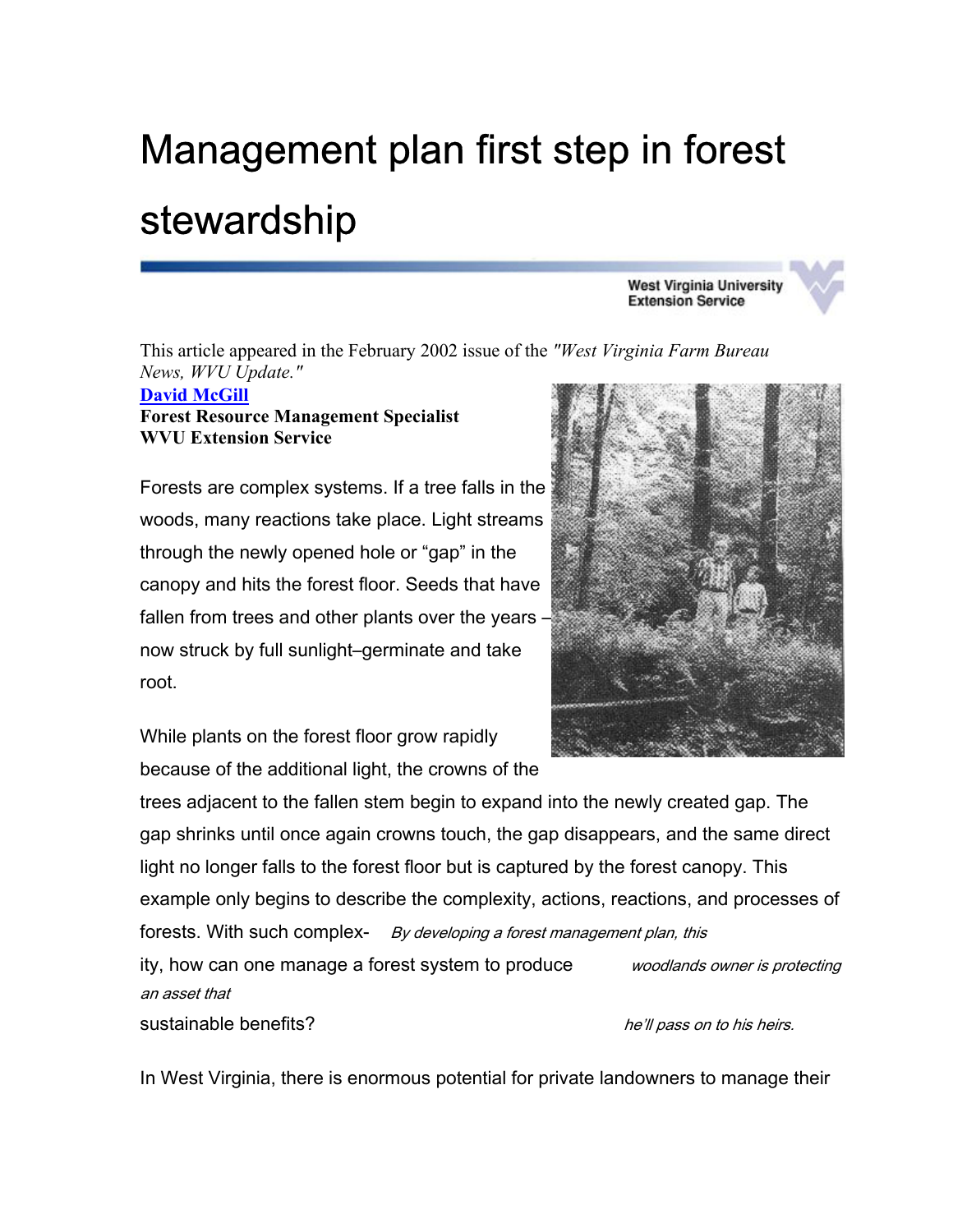own complex forest ecosystems to produce diverse products and amenities. Some of these include increasing personal income through sales of forest products, enhancing visual quality, creating access for hiking, improving wildlife habitat, and investing in the woodlot as an asset to pass on to heirs.

One of the first steps in managing a woodlot is to develop a forest management plan. A management plan is key to improving the efficiency of forested property. These plans typically include landowner objectives, maps showing property boundaries, a forest inventory, and a series of planned operations over a period of five to 10 years. The plan provides focus through an activity schedule to help landowners achieve their objectives. A plan is also a prerequisite for participating in the Managed Timberland Tax Program, a state-sponsored program that provides a tax incentive to owners for managing their woodlands.

Landowners who possess at least 10 acres of forestland in the state can get professional assistance in developing management plans from the West Virginia Forest Stewardship Program. This program helps landowners manage their forests in a productive, sustainable, and environmentally sensitive manner. Over the past decade, the West Virginia Division of Forestry (WVDF) has administered this federally funded program that provides up to 75 percent of the cost of writing a plan. Nearly 4,000 private landowners have participated in the program, and the combined forest area in these management plans exceeds 600,000 acres.

Developing a management plan is the first step toward sound forest stewardship. By specifying their personal objectives and identifying their forest resources as they plan, landowners acknowledge that they are indeed the stewards who control the destiny and future condition of their woodlots and the products and amenities they produce.

For more details about developing management plans, contact Steve Milauskas or David McGill at the WVU Appalachian Hardwood Center by calling 304-293-2941, ext. 2465. For information about the Forest Stewardship Program, contact your county WVDF Service Forester listed in the phone book or call 304-558-2788.